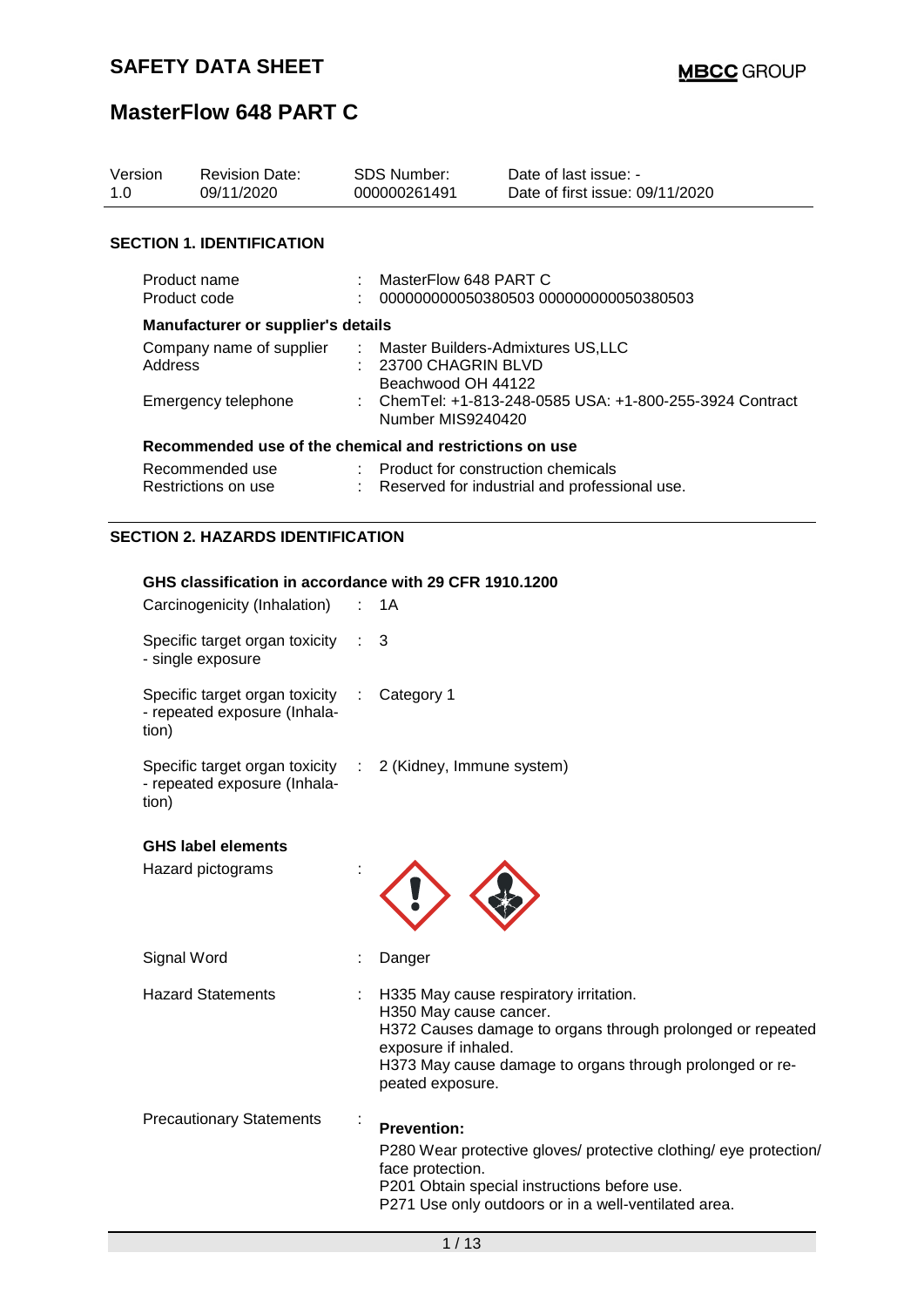| Version<br>1.0 | <b>Revision Date:</b><br>09/11/2020        | SDS Number:<br>000000261491                                                                                                                                                                                                                     | Date of last issue: -<br>Date of first issue: 09/11/2020                                                                                                                                  |  |  |  |
|----------------|--------------------------------------------|-------------------------------------------------------------------------------------------------------------------------------------------------------------------------------------------------------------------------------------------------|-------------------------------------------------------------------------------------------------------------------------------------------------------------------------------------------|--|--|--|
|                |                                            | P <sub>260</sub> Do not breathe dust or mist.<br>and understood.<br>handling.                                                                                                                                                                   | P202 Do not handle until all safety precautions have been read<br>P270 Do not eat, drink or smoke when using this product.<br>P264 Wash face, hands and any exposed skin thoroughly after |  |  |  |
|                |                                            | <b>Response:</b><br>P308 + P311 IF exposed or concerned: Call a POISON<br>CENTER/doctor.<br>P314 Get medical advice/ attention if you feel unwell.<br>P304 + P340 IF INHALED: Remove person to fresh air and<br>keep comfortable for breathing. |                                                                                                                                                                                           |  |  |  |
|                |                                            | Storage:<br>tightly closed.<br>P405 Store locked up.                                                                                                                                                                                            | P403 + P233 Store in a well-ventilated place. Keep container                                                                                                                              |  |  |  |
|                |                                            | Disposal:<br>waste collection point.                                                                                                                                                                                                            | P501 Dispose of contents/container to appropriate hazardous                                                                                                                               |  |  |  |
|                | <b>Other hazards</b><br>No data available. |                                                                                                                                                                                                                                                 |                                                                                                                                                                                           |  |  |  |

### **SECTION 3. COMPOSITION/INFORMATION ON INGREDIENTS**

| Chemical nature |
|-----------------|

: inorganic compounds

### **Components**

| Chemical name  | ICAS-No.   | Concentration (% w/w) |
|----------------|------------|-----------------------|
| Quartz (SiO2)  | 14808-60-7 | $>= 25 - 100$         |
| Barium sulfate | 17727-43-7 | $>= 10 - 20$          |
| Icalcium oxide | 1305-78-8  | $>= 0.1 - 0.2$        |

### **SECTION 4. FIRST AID MEASURES**

| General advice          | : Move out of dangerous area.<br>Show this material safety data sheet to the doctor in attend-<br>ance.<br>Do not leave the victim unattended. |
|-------------------------|------------------------------------------------------------------------------------------------------------------------------------------------|
| If inhaled              | : Consult a physician after significant exposure.                                                                                              |
|                         | If unconscious, place in recovery position and seek medical<br>advice.                                                                         |
| In case of skin contact | : After contact with skin, wash immediately with plenty of water<br>and soap.                                                                  |
|                         | Under no circumstances should organic solvent be used.<br>If irritation develops, seek medical attention.                                      |
| In case of eye contact  | : Flush eyes with water as a precaution.<br>Remove contact lenses.<br>Protect unharmed eye.<br>Keep eye wide open while rinsing.               |
|                         |                                                                                                                                                |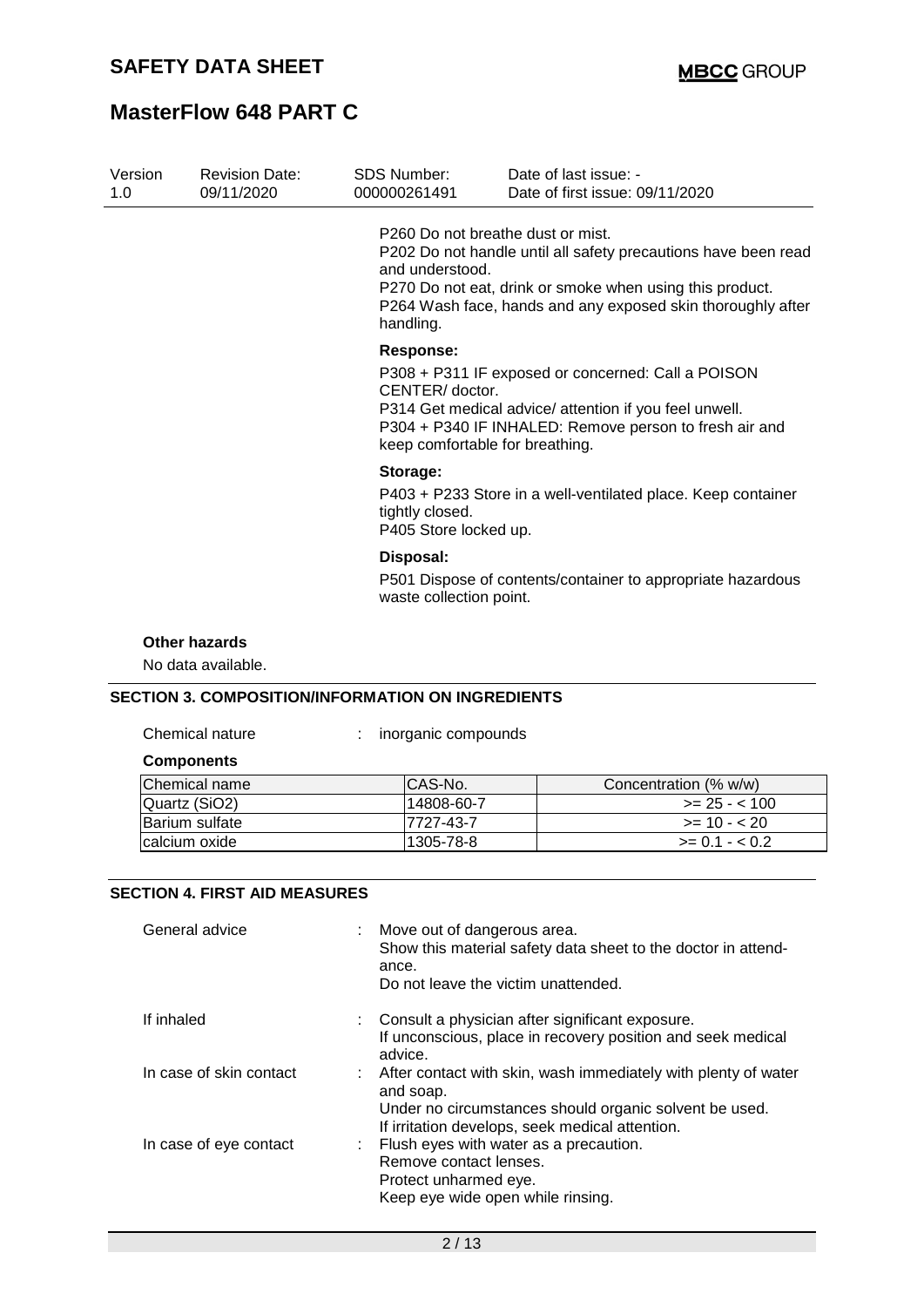| Version<br>1.0                                                    | <b>Revision Date:</b><br>09/11/2020 | <b>SDS Number:</b><br>000000261491                                                                                                                                                                                                                                                                 | Date of last issue: -<br>Date of first issue: 09/11/2020 |  |  |  |  |
|-------------------------------------------------------------------|-------------------------------------|----------------------------------------------------------------------------------------------------------------------------------------------------------------------------------------------------------------------------------------------------------------------------------------------------|----------------------------------------------------------|--|--|--|--|
| If swallowed                                                      |                                     | If eye irritation persists, consult a specialist.<br>: Induce vomiting immediately and call a physician.<br>Keep respiratory tract clear.<br>Do not give milk or alcoholic beverages.<br>Never give anything by mouth to an unconscious person.                                                    |                                                          |  |  |  |  |
| Most important symptoms<br>and effects, both acute and<br>delayed |                                     | If symptoms persist, call a physician.<br>Take victim immediately to hospital.<br>May cause respiratory irritation.<br>May cause cancer.<br>Causes damage to organs through prolonged or repeated<br>exposure if inhaled.<br>May cause damage to organs through prolonged or repeated<br>exposure. |                                                          |  |  |  |  |
|                                                                   | Notes to physician                  | Treat symptomatically.                                                                                                                                                                                                                                                                             |                                                          |  |  |  |  |

### **SECTION 5. FIRE-FIGHTING MEASURES**

| Suitable extinguishing media                        |    | Water spray<br>Foam<br>Dry powder<br>Carbon dioxide (CO2)                                                                                              |
|-----------------------------------------------------|----|--------------------------------------------------------------------------------------------------------------------------------------------------------|
| Unsuitable extinguishing<br>media                   |    | High volume water jet                                                                                                                                  |
| Hazardous combustion prod-<br>ucts                  | ÷  | harmful vapours<br>nitrogen oxides<br>fumes/smoke<br>carbon black                                                                                      |
| Further information                                 | ÷. | Standard procedure for chemical fires.<br>Use extinguishing measures that are appropriate to local cir-<br>cumstances and the surrounding environment. |
| Special protective equipment :<br>for fire-fighters |    | Wear self-contained breathing apparatus for firefighting if nec-<br>essary.                                                                            |

### **SECTION 6. ACCIDENTAL RELEASE MEASURES**

| Personal precautions, protec-<br>tive equipment and emer-<br>gency procedures | ÷  | Use personal protective equipment.<br>Avoid dust formation.<br>Avoid breathing dust.<br>Ensure adequate ventilation.                                                                       |
|-------------------------------------------------------------------------------|----|--------------------------------------------------------------------------------------------------------------------------------------------------------------------------------------------|
| Environmental precautions                                                     | ÷. | Prevent product from entering drains.<br>Prevent further leakage or spillage if safe to do so.<br>If the product contaminates rivers and lakes or drains inform<br>respective authorities. |
| Methods and materials for<br>containment and cleaning up                      |    | Keep in suitable, closed containers for disposal.                                                                                                                                          |

### **SECTION 7. HANDLING AND STORAGE**

| Advice on protection against : | Avoid dust formation.                                        |
|--------------------------------|--------------------------------------------------------------|
| fire and explosion             | Provide appropriate exhaust ventilation at places where dust |
|                                | is formed.                                                   |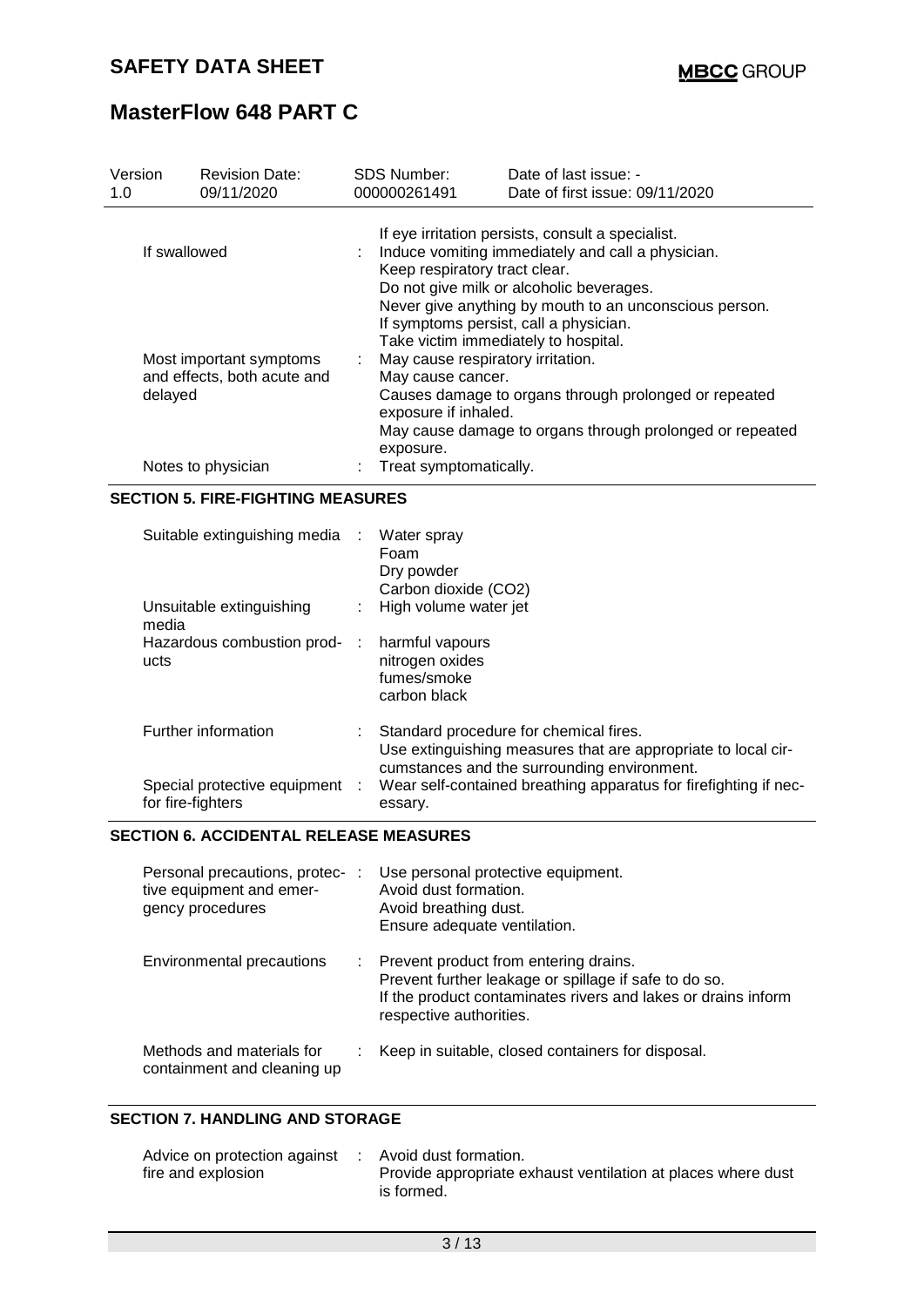# **MasterFlow 648 PART C**

| Version<br>1.0          | <b>Revision Date:</b><br>09/11/2020            |   | <b>SDS Number:</b><br>000000261491                                                                                                                                                                                                                                                                                                                                                                                                                     | Date of last issue: -<br>Date of first issue: 09/11/2020                                                                    |  |  |
|-------------------------|------------------------------------------------|---|--------------------------------------------------------------------------------------------------------------------------------------------------------------------------------------------------------------------------------------------------------------------------------------------------------------------------------------------------------------------------------------------------------------------------------------------------------|-----------------------------------------------------------------------------------------------------------------------------|--|--|
| Advice on safe handling |                                                |   | Avoid formation of respirable particles.<br>Do not breathe vapors/dust.<br>Avoid exposure - obtain special instructions before use.<br>Avoid contact with skin and eyes.<br>For personal protection see section 8.<br>Smoking, eating and drinking should be prohibited in the ap-<br>plication area.<br>Provide sufficient air exchange and/or exhaust in work rooms.<br>Dispose of rinse water in accordance with local and national<br>regulations. |                                                                                                                             |  |  |
|                         | Conditions for safe storage                    |   | place.<br>Observe label precautions.                                                                                                                                                                                                                                                                                                                                                                                                                   | Keep container tightly closed in a dry and well-ventilated<br>Electrical installations / working materials must comply with |  |  |
|                         | Further information on stor-<br>age conditions |   | the technological safety standards.<br>Protect from direct sunlight.                                                                                                                                                                                                                                                                                                                                                                                   | Keep only in the original container in a cool, dry, well-<br>ventilated place away from ignition sources, heat or flame.    |  |  |
|                         | Materials to avoid                             |   |                                                                                                                                                                                                                                                                                                                                                                                                                                                        | Segregate from incompatible substances.                                                                                     |  |  |
|                         | Further information on stor-<br>age stability  | ÷ | No data available                                                                                                                                                                                                                                                                                                                                                                                                                                      |                                                                                                                             |  |  |

### **SECTION 8. EXPOSURE CONTROLS/PERSONAL PROTECTION**

### **Ingredients with workplace control parameters**

| Components     | CAS-No.   | Value type<br>(Form of<br>exposure)         | Control parame-<br>ters / Permissible<br>concentration | <b>Basis</b>                                |
|----------------|-----------|---------------------------------------------|--------------------------------------------------------|---------------------------------------------|
| calcium oxide  | 1305-78-8 | <b>TWA value</b>                            | $2$ mg/m $3$                                           | <b>ACGIHTLV</b>                             |
|                |           | REL value                                   | $2$ mg/m $3$                                           | <b>NIOSH</b>                                |
|                |           | <b>PEL</b>                                  | $5$ mg/m $3$                                           | <b>29 CFR</b><br>1910.1000<br>(Table Z-1)   |
|                |           | <b>TWA value</b>                            | 5 mg/m3                                                | <b>29 CFR</b><br>1910.1000<br>(Table Z-1-A) |
|                |           | <b>TWA</b>                                  | $2$ mg/m $3$                                           | <b>ACGIH</b>                                |
|                |           | <b>TWA</b>                                  | $2$ mg/m $3$                                           | <b>NIOSH REL</b>                            |
|                |           | <b>TWA</b>                                  | 5 mg/m3                                                | OSHA Z-1                                    |
|                |           | <b>TWA</b>                                  | $5$ mg/m $3$                                           | OSHA P0                                     |
| Barium sulfate | 7727-43-7 | <b>TWA value</b><br>(Inhalable<br>fraction) | $5$ mg/m $3$                                           | <b>ACGIHTLV</b>                             |
|                |           | <b>REL</b> value<br>(Respirable)            | $5$ mg/m $3$                                           | <b>NIOSH</b>                                |
|                |           | <b>REL</b> value<br>(Total)                 | 10 mg/m3                                               | <b>NIOSH</b>                                |
|                |           | PEL (Total<br>dust)                         | 15 mg/m3                                               | <b>29 CFR</b><br>1910.1000<br>(Table Z-1)   |
|                |           | PEL (Respir-<br>able fraction)              | $5$ mg/m $3$                                           | <b>29 CFR</b><br>1910.1000                  |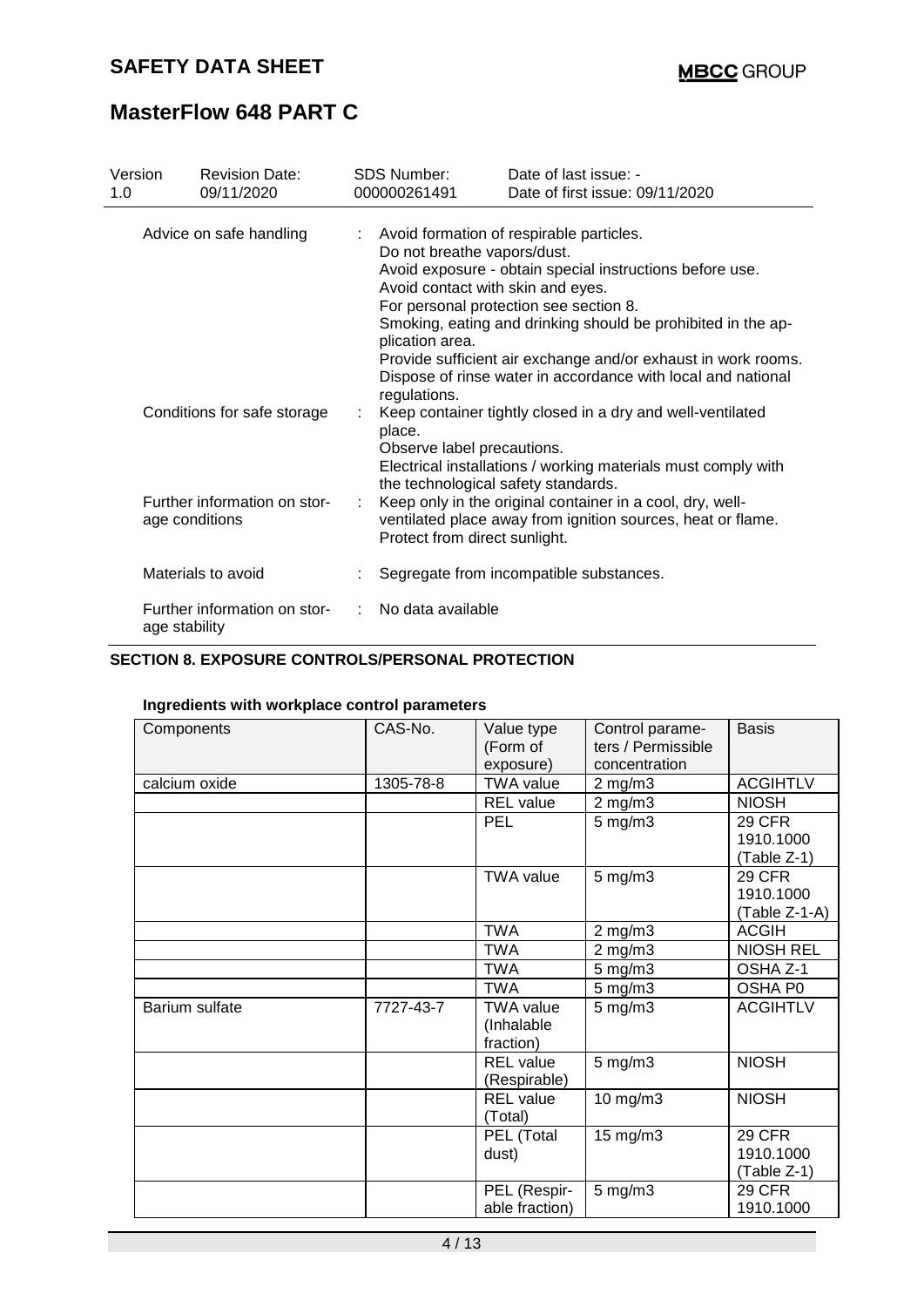# **MasterFlow 648 PART C**

| Version<br>1.0 | <b>Revision Date:</b><br>09/11/2020 | <b>SDS Number:</b><br>000000261491 | Date of last issue: -                              | Date of first issue: 09/11/2020      |                              |
|----------------|-------------------------------------|------------------------------------|----------------------------------------------------|--------------------------------------|------------------------------|
|                |                                     |                                    |                                                    |                                      | (Table Z-1)                  |
|                |                                     |                                    | TWA (Inhal-<br>able particu-<br>late matter)       | $5$ mg/m $3$                         | <b>ACGIH</b>                 |
|                |                                     |                                    | TWA (Res-<br>pirable)                              | $5$ mg/m $3$                         | <b>NIOSH REL</b>             |
|                |                                     |                                    | TWA (total)                                        | 10 mg/m3                             | <b>NIOSH REL</b>             |
|                |                                     |                                    | TWA (total<br>dust)                                | 15 mg/m3                             | OSHA Z-1                     |
|                |                                     |                                    | TWA (respir-<br>able fraction)                     | $5$ mg/m $3$                         | OSHA Z-1                     |
|                |                                     |                                    | <b>TWA (Total</b><br>dust)                         | 10 mg/m3                             | OSHA P0                      |
|                |                                     |                                    | TWA (respir-<br>able dust<br>fraction)             | $5$ mg/m $3$                         | OSHA P0                      |
|                | Quartz (SiO2)                       | 14808-60-7                         | <b>TWA value</b><br>(Respirable<br>fraction)       | $0.025$ mg/m3                        | <b>ACGIHTLV</b>              |
|                |                                     |                                    | <b>TWA value</b>                                   | $0.05$ mg/m $3$<br>(Respirable dust) | 29 CFR<br>1910.1001-<br>1050 |
|                |                                     |                                    | <b>OSHA Action</b><br>level                        | $0.025$ mg/m3<br>(Respirable dust)   | 29 CFR<br>1910.1001-<br>1050 |
|                |                                     |                                    | <b>REL</b> value<br>(Respirable<br>dust)           | $0.05$ mg/m $3$                      | <b>NIOSH</b>                 |
|                |                                     |                                    | TWA (Res-<br>pirable dust)                         | $0.05$ mg/m $3$                      | OSHA Z-1                     |
|                |                                     |                                    | TWA (respir-<br>able)                              | 10 mg/m3 /<br>%SiO2+2                | OSHA Z-3                     |
|                |                                     |                                    | TWA (respir-<br>able)                              | 250 mppcf /<br>%SiO2+5               | OSHA Z-3                     |
|                |                                     |                                    | TWA (respir-<br>able dust<br>fraction)             | $0.1$ mg/m $3$                       | OSHA P0                      |
|                |                                     |                                    | TWA (Res-<br>pirable par-<br>ticulate mat-<br>ter) | 0.025 mg/m3<br>(Silica)              | <b>ACGIH</b>                 |
|                |                                     |                                    | PEL (respir-<br>able)                              | $0.05$ mg/m $3$                      | <b>OSHA CARC</b>             |
|                |                                     |                                    | TWA (Res-<br>pirable dust)                         | $0.05$ mg/m $3$<br>(Silica)          | <b>NIOSH REL</b>             |

**Engineering measures** : Ensure adequate ventilation.

**Personal protective equipment**

Respiratory protection : Wear respiratory protection if ventilation is inadequate. Wear a NIOSH-certified (or equivalent) respirator as necessary.

Hand protection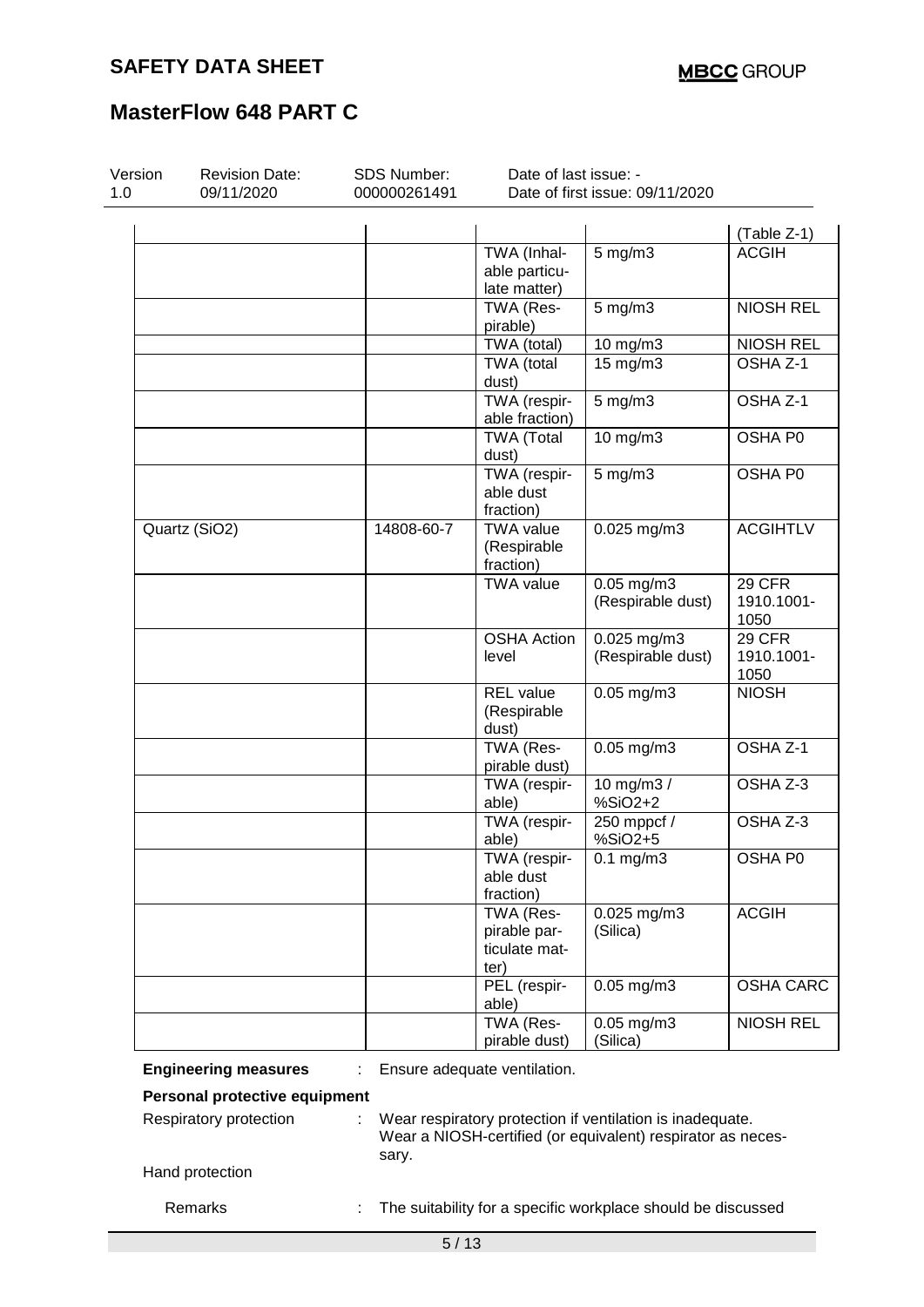| Version<br>1.0      | <b>Revision Date:</b><br>09/11/2020 | <b>SDS Number:</b><br>000000261491                                  | Date of last issue: -<br>Date of first issue: 09/11/2020                                                                                                                                                       |
|---------------------|-------------------------------------|---------------------------------------------------------------------|----------------------------------------------------------------------------------------------------------------------------------------------------------------------------------------------------------------|
|                     |                                     |                                                                     | with the producers of the protective gloves.                                                                                                                                                                   |
| Eye protection      |                                     | : Eye wash bottle with pure water<br>Tightly fitting safety goggles |                                                                                                                                                                                                                |
|                     | Skin and body protection            |                                                                     | Choose body protection according to the amount and con-<br>centration of the dangerous substance at the work place.                                                                                            |
| Protective measures |                                     | and safety practice.                                                | Do not inhale dust/fumes/aerosols.<br>Avoid contact with the skin, eyes and clothing.<br>Avoid exposure - obtain special instructions before use.<br>Handle in accordance with good building materials hygiene |
|                     | Hygiene measures                    | When using do not smoke.                                            | Wearing of closed work clothing is recommended.<br>When using do not eat or drink.<br>Wash hands before breaks and at the end of workday.                                                                      |

### **SECTION 9. PHYSICAL AND CHEMICAL PROPERTIES**

| Appearance                                          |                         | granules                                                     |
|-----------------------------------------------------|-------------------------|--------------------------------------------------------------|
| Color                                               |                         | white                                                        |
| Odor                                                |                         | odorless                                                     |
| <b>Odor Threshold</b>                               |                         | No data available                                            |
| pH                                                  |                         | neutral (as aqueous suspension)                              |
| Melting point                                       |                         | No applicable information available.                         |
| Boiling point                                       | t                       | not applicable, solid with a melting temperature over 300 °C |
| Flash point                                         | ÷                       | not applicable                                               |
| Evaporation rate                                    |                         | The product is a non-volatile solid.                         |
| Flammability (solid, gas)                           |                         | not flammable                                                |
| Self-ignition                                       |                         | not self-igniting (for a component of this mixture)          |
| Upper explosion limit / Upper<br>flammability limit | ÷                       | No applicable information available.                         |
| Lower explosion limit / Lower<br>flammability limit | ÷                       | No applicable information available.                         |
| Vapor pressure                                      |                         | No applicable information available.                         |
| Relative vapor density                              |                         | No applicable information available.                         |
| Relative density                                    |                         | approx. 1.15                                                 |
| Solubility(ies)<br>Water solubility                 |                         | insoluble $(68 °F / 20 °C)$                                  |
| Solubility in other solvents                        | $\mathbb{Z}^{\times}$ . | (68 °F / 20 °C)                                              |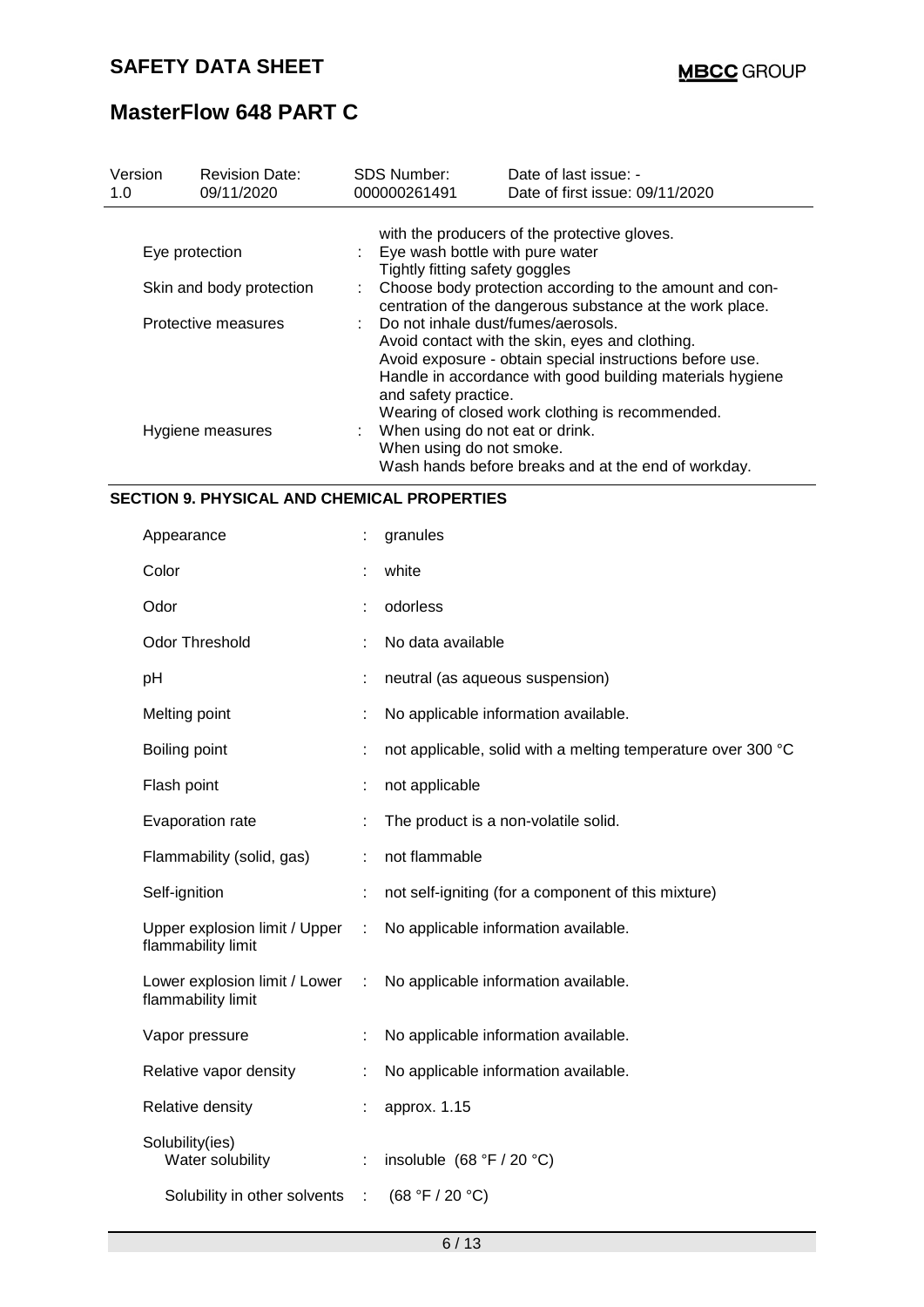# **MasterFlow 648 PART C**

| Version<br>1.0 | <b>Revision Date:</b><br>09/11/2020        |   | <b>SDS Number:</b><br>000000261491 | Date of last issue: -<br>Date of first issue: 09/11/2020         |
|----------------|--------------------------------------------|---|------------------------------------|------------------------------------------------------------------|
|                |                                            |   | insoluble                          |                                                                  |
|                | Partition coefficient: n-<br>octanol/water |   | Study technically not feasible.    |                                                                  |
|                | Autoignition temperature                   | ÷ |                                    | No applicable information available.                             |
|                | Decomposition temperature                  |   | scribed/indicated.                 | No decomposition if stored and handled as pre-                   |
|                | Viscosity                                  |   |                                    |                                                                  |
|                | Viscosity, dynamic                         |   | Not applicable                     |                                                                  |
|                | Viscosity, kinematic                       |   | Not applicable                     |                                                                  |
|                | <b>Explosive properties</b>                |   | Not explosive<br>Not explosive     |                                                                  |
|                | Oxidizing properties                       |   | as oxidizing.                      | Based on its structural properties the product is not classified |
|                | Self-heating substances                    |   | No data available                  |                                                                  |
|                | Sublimation point                          |   |                                    | No applicable information available.                             |
|                | Molecular weight                           |   | No data available                  |                                                                  |
|                | Metal corrosion rate                       |   |                                    | Corrosive effects to metal are not anticipated.                  |

# **SECTION 10. STABILITY AND REACTIVITY**

| Reactivity<br>Chemical stability<br>Possibility of hazardous reac-<br>tions | $\mathcal{L}$ | No decomposition if stored and applied as directed.<br>No decomposition if stored and applied as directed.<br>No decomposition if stored and applied as directed. |
|-----------------------------------------------------------------------------|---------------|-------------------------------------------------------------------------------------------------------------------------------------------------------------------|
| Conditions to avoid<br>Incompatible materials                               |               | : See SDS section 7 - Handling and storage.<br>Strong acids<br>Strong bases<br>Strong oxidizing agents<br>Strong reducing agents                                  |
| Hazardous decomposition<br>products                                         |               | No hazardous decomposition products if stored and handled<br>as prescribed/indicated.                                                                             |

### **SECTION 11. TOXICOLOGICAL INFORMATION**

#### **Acute toxicity**

Not classified based on available information.

#### **Product:**

| Acute oral toxicity       | Remarks: No applicable information available.   |
|---------------------------|-------------------------------------------------|
| Acute inhalation toxicity | : Remarks: No applicable information available. |
| Acute dermal toxicity     | : Remarks: No applicable information available. |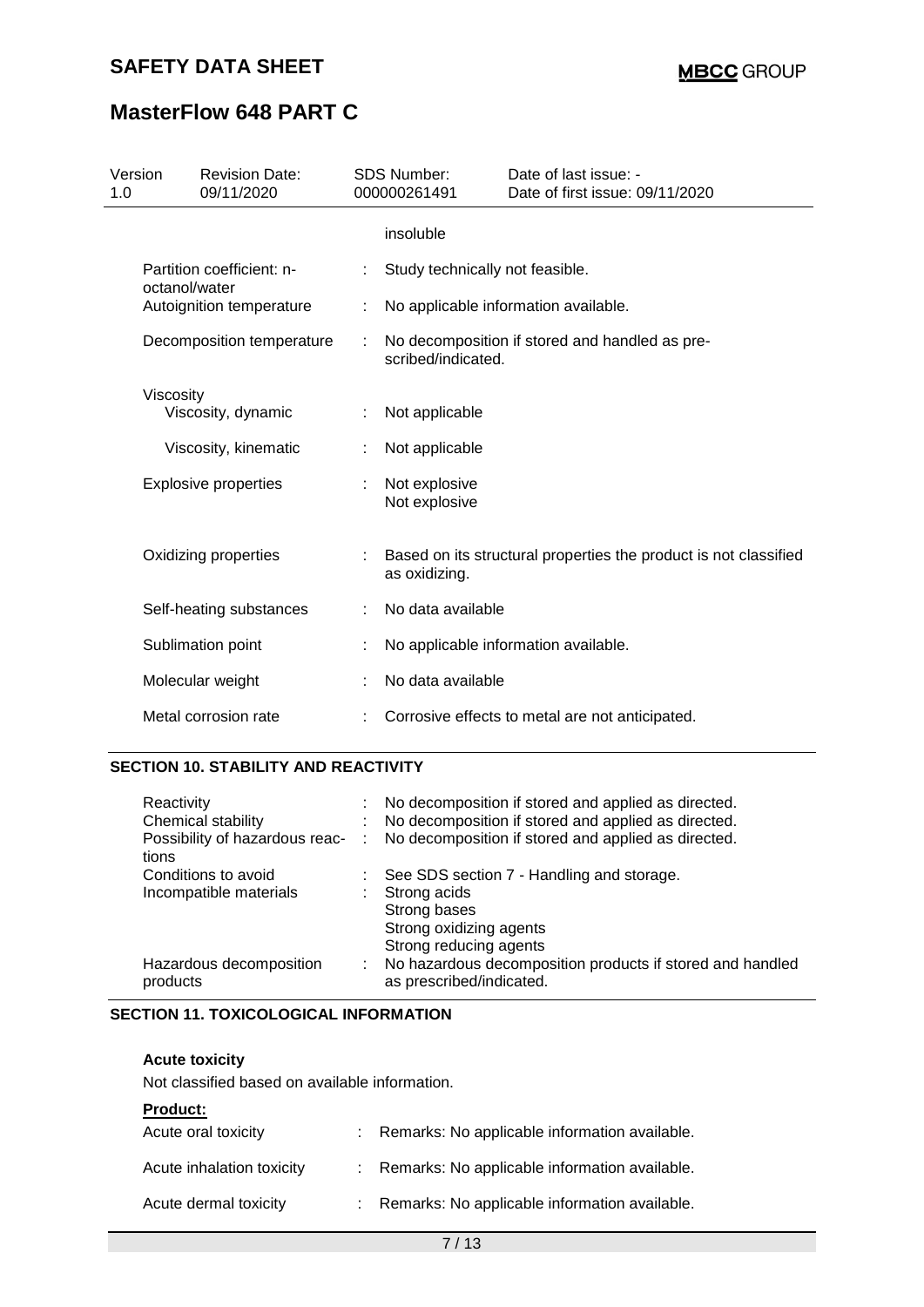# **MasterFlow 648 PART C**

| Version<br>1.0 | <b>Revision Date:</b><br>09/11/2020                                                                 | <b>SDS Number:</b><br>000000261491 | Date of last issue: -<br>Date of first issue: 09/11/2020                   |  |  |  |  |
|----------------|-----------------------------------------------------------------------------------------------------|------------------------------------|----------------------------------------------------------------------------|--|--|--|--|
|                | Skin corrosion/irritation<br>Not classified based on available information.                         |                                    |                                                                            |  |  |  |  |
|                | Serious eye damage/eye irritation<br>Not classified based on available information.                 |                                    |                                                                            |  |  |  |  |
|                | <b>Respiratory or skin sensitization</b><br><b>Skin sensitization</b>                               |                                    |                                                                            |  |  |  |  |
|                | Not classified based on available information.                                                      |                                    |                                                                            |  |  |  |  |
|                | <b>Respiratory sensitization</b><br>Not classified based on available information.                  |                                    |                                                                            |  |  |  |  |
|                | <b>Germ cell mutagenicity</b><br>Not classified based on available information.                     |                                    |                                                                            |  |  |  |  |
|                | Carcinogenicity<br>May cause cancer.                                                                |                                    |                                                                            |  |  |  |  |
|                | <b>Reproductive toxicity</b><br>Not classified based on available information.                      |                                    |                                                                            |  |  |  |  |
|                | <b>STOT-single exposure</b><br>May cause respiratory irritation.                                    |                                    |                                                                            |  |  |  |  |
|                | <b>STOT-repeated exposure</b><br>May cause damage to organs through prolonged or repeated exposure. |                                    | Causes damage to organs through prolonged or repeated exposure if inhaled. |  |  |  |  |
|                | <b>Aspiration toxicity</b><br>Not classified based on available information.                        |                                    |                                                                            |  |  |  |  |
|                | <b>Further information</b>                                                                          |                                    |                                                                            |  |  |  |  |
|                | Product:<br>Remarks                                                                                 | No data available                  |                                                                            |  |  |  |  |
|                | <b>SECTION 12. ECOLOGICAL INFORMATION</b>                                                           |                                    |                                                                            |  |  |  |  |
|                | <b>Ecotoxicity</b>                                                                                  |                                    |                                                                            |  |  |  |  |
|                | Product:                                                                                            |                                    |                                                                            |  |  |  |  |

#### **Ecotoxicology Assessment** Acute aquatic toxicity : This product has no known ecotoxicological effects.

| Acute aquatic toxicity   | $\therefore$ This product has no known ecotoxicological effects. |
|--------------------------|------------------------------------------------------------------|
| Chronic aquatic toxicity | : This product has no known ecotoxicological effects.            |

### **Persistence and degradability**

### **Product:**

| Biodegradability | Remarks: Taking into consideration the properties of several   |
|------------------|----------------------------------------------------------------|
|                  | ingredients, the product is estimated not to be readily biode- |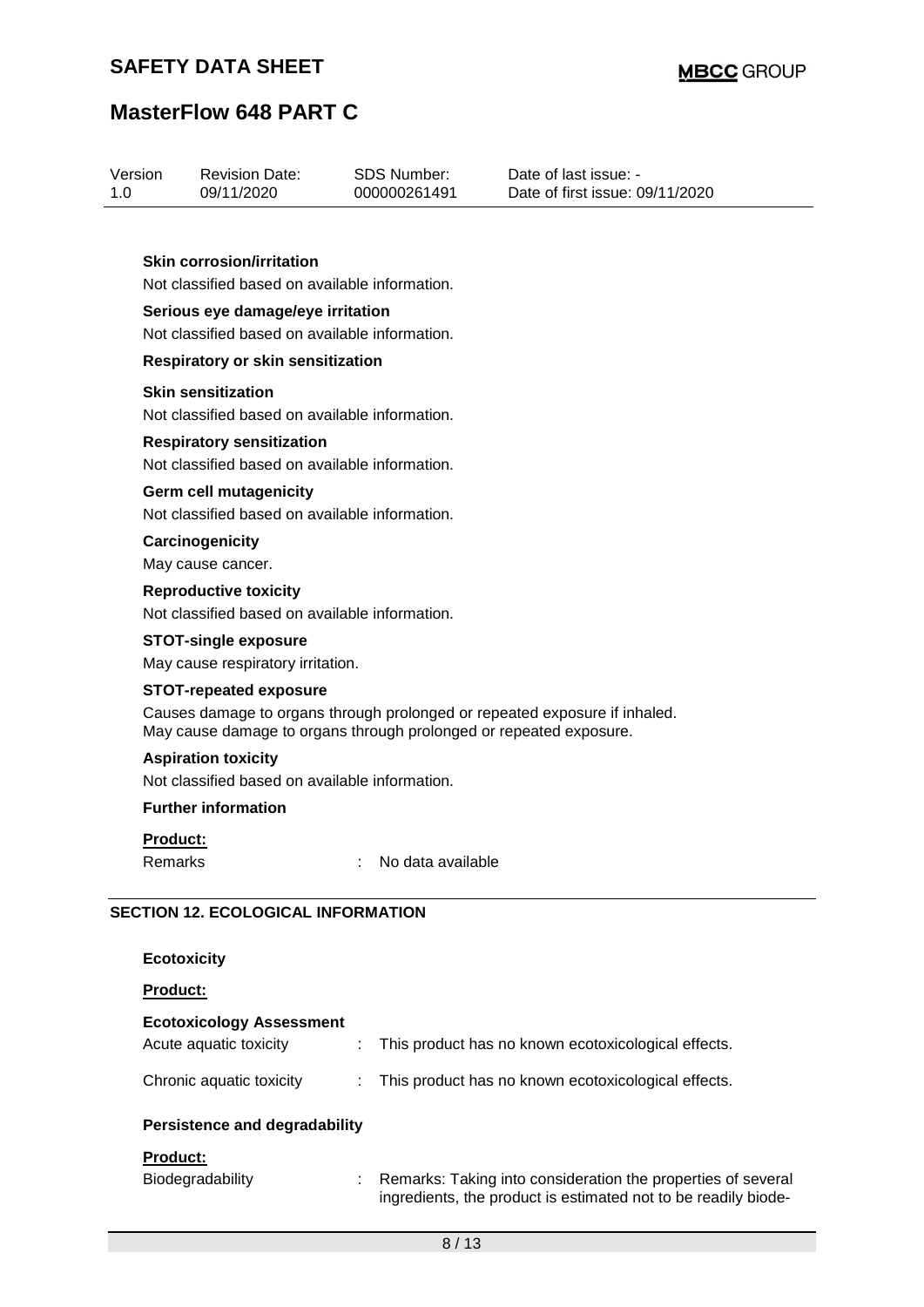| Version<br>1.0 |                 | <b>Revision Date:</b><br>09/11/2020        |   | <b>SDS Number:</b><br>000000261491                       | Date of last issue: -<br>Date of first issue: 09/11/2020                                                                                                                                     |
|----------------|-----------------|--------------------------------------------|---|----------------------------------------------------------|----------------------------------------------------------------------------------------------------------------------------------------------------------------------------------------------|
|                |                 |                                            |   |                                                          | gradable according to OECD classification.                                                                                                                                                   |
|                |                 | <b>Bioaccumulative potential</b>           |   |                                                          |                                                                                                                                                                                              |
|                | Product:        |                                            |   |                                                          |                                                                                                                                                                                              |
|                |                 | <b>Bioaccumulation</b>                     |   | Remarks: No data available.                              | Discharge into the environment must be avoided.                                                                                                                                              |
|                |                 | Components:                                |   |                                                          |                                                                                                                                                                                              |
|                |                 | Quartz (SiO2):                             |   |                                                          |                                                                                                                                                                                              |
|                |                 | Partition coefficient: n-<br>octanol/water |   | substance is inorganic.                                  | Remarks: The value has not been determined because the                                                                                                                                       |
|                |                 | <b>Barium sulfate:</b>                     |   |                                                          |                                                                                                                                                                                              |
|                | octanol/water   | Partition coefficient: n-                  |   | Pow: 4.26<br>log Pow: 0.63<br>Method: other (calculated) |                                                                                                                                                                                              |
|                |                 | calcium oxide:                             |   |                                                          |                                                                                                                                                                                              |
|                | octanol/water   | Partition coefficient: n-                  |   | substance is inorganic.                                  | Remarks: The value has not been determined because the                                                                                                                                       |
|                |                 | <b>Mobility in soil</b>                    |   |                                                          |                                                                                                                                                                                              |
|                |                 | No data available                          |   |                                                          |                                                                                                                                                                                              |
|                |                 | Other adverse effects                      |   |                                                          |                                                                                                                                                                                              |
|                | <b>Product:</b> |                                            |   |                                                          |                                                                                                                                                                                              |
|                |                 | Ozone-Depletion Potential                  | t | plete the ozone layer.                                   | Remarks: The product does not contain substances that are<br>listed in Regulation (EC) 1005/2009 on substances that de-                                                                      |
|                | mation          | Additional ecological infor-               | t | harmful to aquatic organisms.<br>components.             | There is a high probability that the product is not acutely<br>The product has not been tested. The statements on ecotoxi-<br>cology have been derived from the properties of the individual |

### **SECTION 13. DISPOSAL CONSIDERATIONS**

| <b>Disposal methods</b> |                                                                                                                                       |
|-------------------------|---------------------------------------------------------------------------------------------------------------------------------------|
| Waste from residues     | Do not contaminate ponds, waterways or ditches with chemi-<br>cal or used container.                                                  |
|                         | Dispose of in accordance with national, state and local regula-<br>tions.<br>Do not discharge into drains/surface waters/groundwater. |
| Contaminated packaging  | Contaminated packaging should be emptied as far as possible<br>and disposed of in the same manner as the sub-<br>stance/product.      |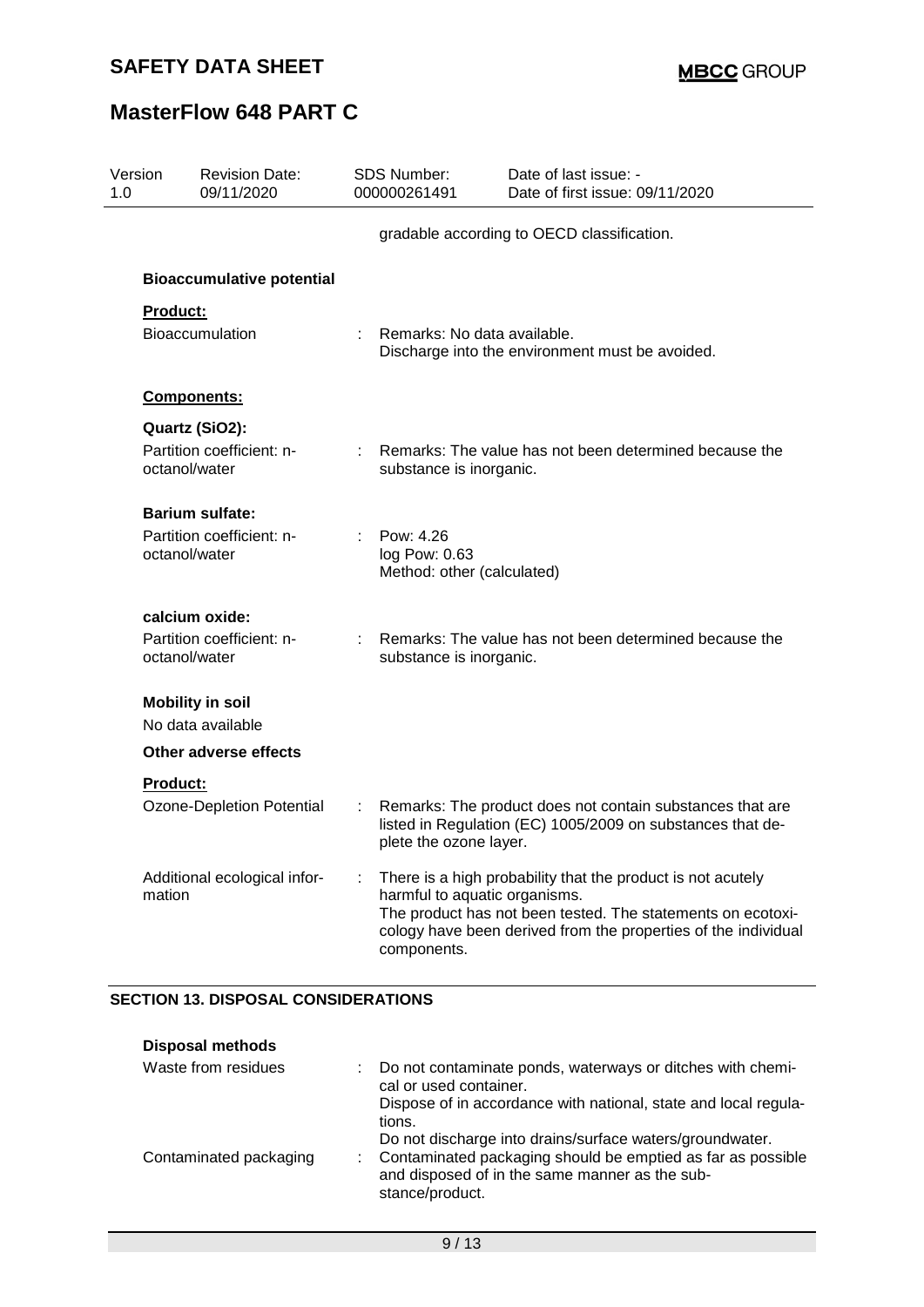# **MasterFlow 648 PART C**

| Version | <b>Revision Date:</b> | SDS Number:  | Date of last issue: -           |
|---------|-----------------------|--------------|---------------------------------|
| 1.0     | 09/11/2020            | 000000261491 | Date of first issue: 09/11/2020 |

#### **SECTION 14. TRANSPORT INFORMATION**

#### **International Regulations**

#### **UNRTDG**

Not regulated as a dangerous good

#### **IATA-DGR**

Not regulated as a dangerous good

#### **IMDG-Code**

Not regulated as a dangerous good

#### **Transport in bulk according to Annex II of MARPOL 73/78 and the IBC Code**

Not applicable for product as supplied.

#### **Domestic regulation**

**49 CFR** Not regulated as a dangerous good

#### **SECTION 15. REGULATORY INFORMATION**

#### **US State Regulations**

#### **Pennsylvania Right To Know**

Barium sulfate 7727-43-7<br>
Quartz (SiO2) 14808-60-7 Quartz (SiO2) crystalline silica 14808-60-7

#### **New Jersey Right To Know**

Quartz (SiO2) 14808-60-7 crystalline silica

**California Prop. 65**

WARNING: This product can expose you to chemicals including Quartz (SiO2), which is/are known to the State of California to cause cancer. For more information go to www.P65Warnings.ca.gov.

**The ingredients of this product are reported in the following inventories:** TSCA : On the inventory, or in compliance with the inventory

#### **SECTION 16. OTHER INFORMATION**

**Further information**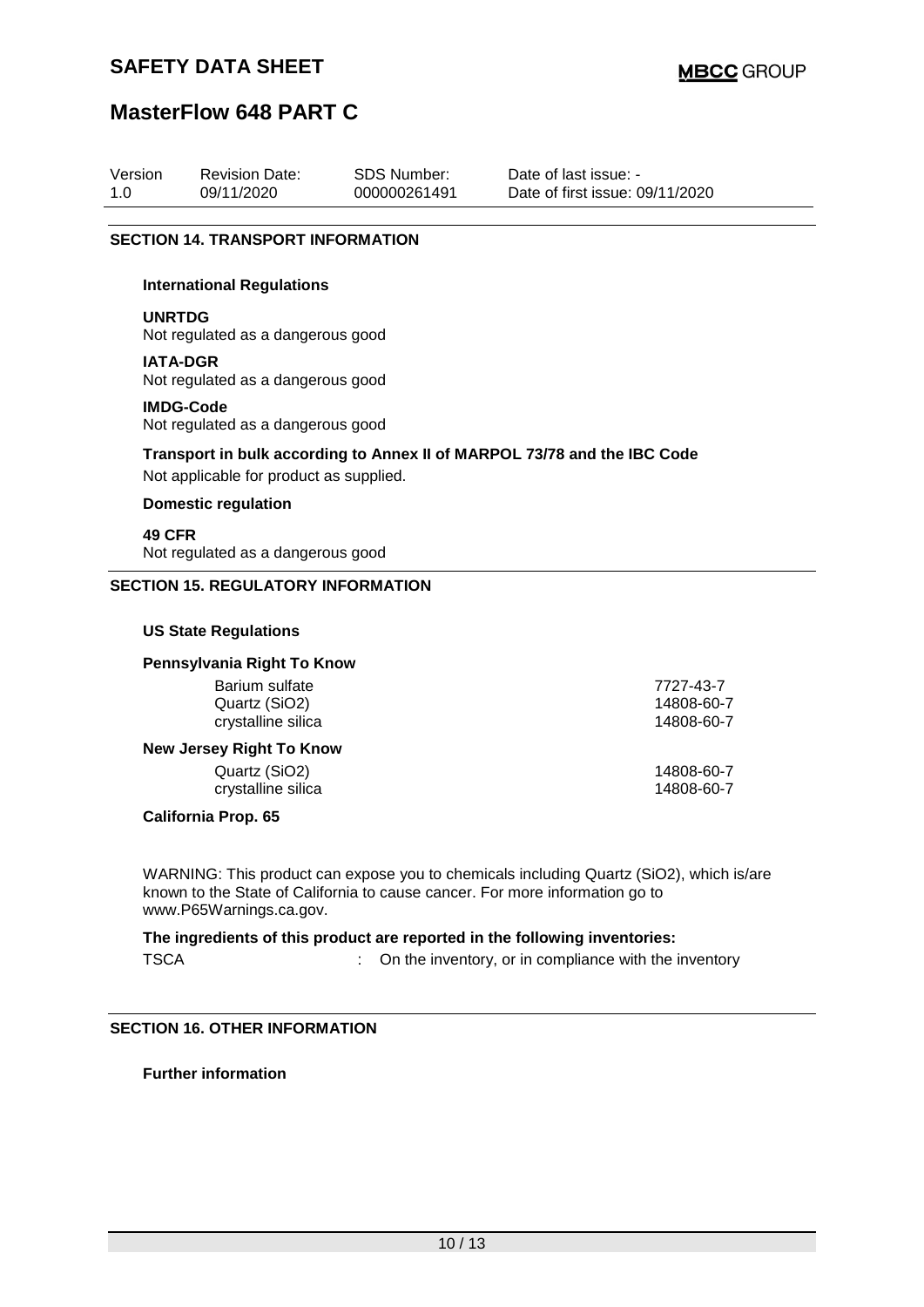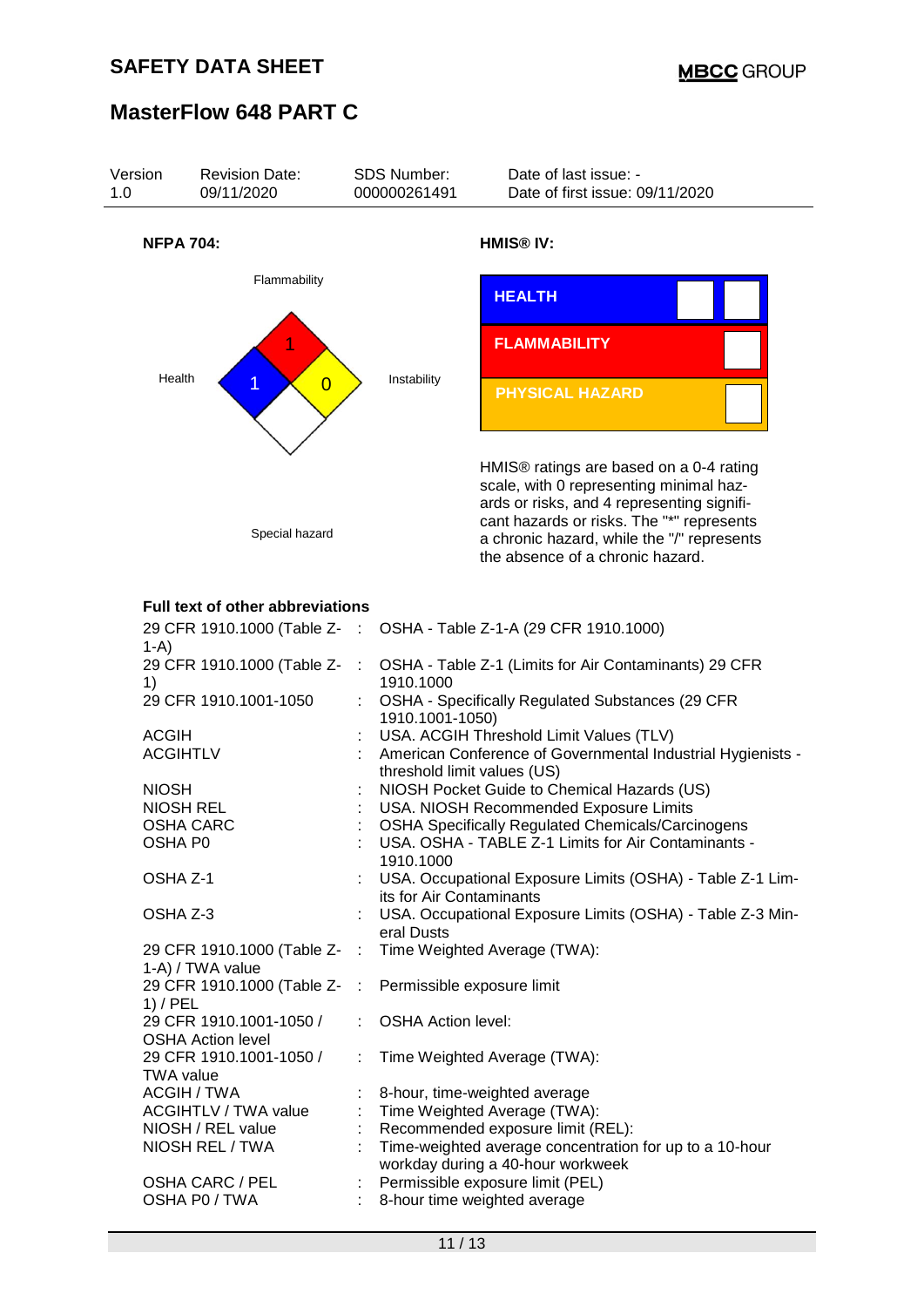| Version | <b>Revision Date:</b> | SDS Number:  | Date of last issue: -           |
|---------|-----------------------|--------------|---------------------------------|
| 1.0     | 09/11/2020            | 000000261491 | Date of first issue: 09/11/2020 |
|         |                       |              |                                 |

| OSHA Z-1 / TWA | : 8-hour time weighted average                                          |
|----------------|-------------------------------------------------------------------------|
| OSHA Z-3 / TWA | $\therefore$ 8-hour time weighted average                               |
|                | AICS - Australian Inventory of Chemical Substances: ASTM - American Soc |

AICS - Australian Inventory of Chemical Substances; ASTM - American Society for the Testing of Materials; bw - Body weight; CERCLA - Comprehensive Environmental Response, Compensation, and Liability Act; CMR - Carcinogen, Mutagen or Reproductive Toxicant; DIN - Standard of the German Institute for Standardisation; DOT - Department of Transportation; DSL - Domestic Substances List (Canada); ECx - Concentration associated with x% response; EHS - Extremely Hazardous Substance; ELx - Loading rate associated with x% response; EmS - Emergency Schedule; ENCS - Existing and New Chemical Substances (Japan); ErCx - Concentration associated with x% growth rate response; ERG - Emergency Response Guide; GHS - Globally Harmonized System; GLP - Good Laboratory Practice; HMIS - Hazardous Materials Identification System; IARC - International Agency for Research on Cancer; IATA - International Air Transport Association; IBC - International Code for the Construction and Equipment of Ships carrying Dangerous Chemicals in Bulk; IC50 - Half maximal inhibitory concentration; ICAO - International Civil Aviation Organization; IECSC - Inventory of Existing Chemical Substances in China; IMDG - International Maritime Dangerous Goods; IMO - International Maritime Organization; ISHL - Industrial Safety and Health Law (Japan); ISO - International Organisation for Standardization; KECI - Korea Existing Chemicals Inventory; LC50 - Lethal Concentration to 50 % of a test population; LD50 - Lethal Dose to 50% of a test population (Median Lethal Dose); MARPOL - International Convention for the Prevention of Pollution from Ships; MSHA - Mine Safety and Health Administration; n.o.s. - Not Otherwise Specified; NFPA - National Fire Protection Association; NO(A)EC - No Observed (Adverse) Effect Concentration; NO(A)EL - No Observed (Adverse) Effect Level; NOELR - No Observable Effect Loading Rate; NTP - National Toxicology Program; NZIoC - New Zealand Inventory of Chemicals; OECD - Organization for Economic Co-operation and Development; OPPTS - Office of Chemical Safety and Pollution Prevention; PBT - Persistent, Bioaccumulative and Toxic substance; PICCS - Philippines Inventory of Chemicals and Chemical Substances; (Q)SAR - (Quantitative) Structure Activity Relationship; RCRA - Resource Conservation and Recovery Act; REACH - Regulation (EC) No 1907/2006 of the European Parliament and of the Council concerning the Registration, Evaluation, Authorisation and Restriction of Chemicals; RQ - Reportable Quantity; SADT - Self-Accelerating Decomposition Temperature; SARA - Superfund Amendments and Reauthorization Act; SDS - Safety Data Sheet; TCSI - Taiwan Chemical Substance Inventory; TSCA - Toxic Substances Control Act (United States); UN - United Nations; UNRTDG - United Nations Recommendations on the Transport of Dangerous Goods; vPvB - Very Persistent and Very Bioaccumulative

Revision Date : 09/11/2020

We support worldwide Responsible Care® initiatives. We value the health and safety of our employees, customers, suppliers and neighbors, and the protection of the environment. Our commitment to Responsible Care is integral to conducting our business and operating our facilities in a safe and environmentally responsible fashion, supporting our customers and suppliers in ensuring the safe and environmentally sound handling of our products, and minimizing the impact of our operations on society and the environment during production, storage, transport, use and disposal of our products.

IMPORTANT: WHILE THE DESCRIPTIONS, DESIGNS, DATA AND INFORMATION CONTAINED HEREIN ARE PRESENTED IN GOOD FAITH AND BELIEVED TO BE ACCURATE , IT IS PROVIDED FOR YOUR GUIDANCE ONLY. BECAUSE MANY FACTORS MAY AFFECT PROCESSING OR APPLICATION/USE, WE RECOMMEND THAT YOU MAKE TESTS TO DETERMINE THE SUITABILITY OF A PRODUCT FOR YOUR PARTICULAR PURPOSE PRIOR TO USE. NO WARRANTIES OF ANY KIND, EITHER EXPRESSED OR IMPLIED, INCLUDING